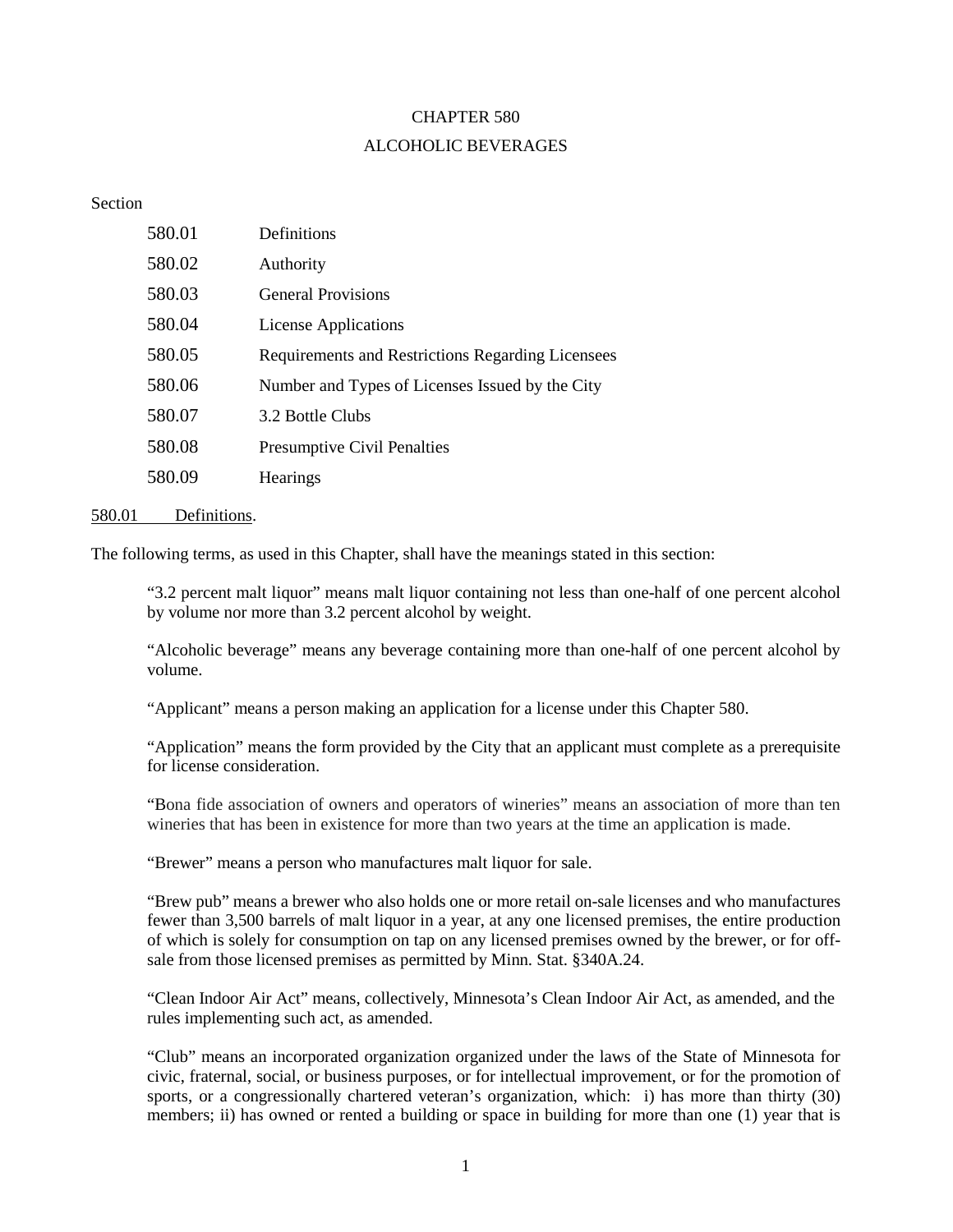suitable and adequate for the accommodation of its members; and iii) is directed by a board of directors, executive committee, or other similar body chosen by the members at a meeting held for that purpose, none of whose members, officers, agents, or employees receive any profit from the distribution or sale of beverages to the members of the club, or to their guests, beyond a reasonable salary or wages fixed and voted each year by the governing body.

"Chapter 580" means this Chapter 580 of the Waconia City Code, as amended.

"Commissioner" means the Minnesota Commissioner of Public Safety.

"Distilled spirits" means ethyl alcohol, hydrated oxide of ethyl, spirits of wine, whiskey, rum, brandy, gin, and other distilled spirits, including all dilutions and mixtures thereof, for nonindustrial use.

"Exclusive liquor store" means an establishment used exclusively for the sale of: alcoholic beverages; tobacco products; ice; beverages, either liquid or powder, specifically designed for mixing with intoxicating liquor; soft drinks; liquor-filled candies; food products that contain more than one-half of one percent alcohol by volume; cork extraction devices; books and videos on the use of alcoholic beverages, magazines and other publications published primarily for information and education on alcoholic beverages; multiple use bags designed to carry purchased items; devices designed to ensure the safe storage and monitoring of alcohol in the home to prevent access by underage drinkers; home brewing equipment; and clothing marked with the specific name, brand or identifying logo of the exclusive liquor store and bearing no other name, brand or identifying logo.

"Farm winery" means a winery operated by the owner of a Minnesota farm and producing table, sparkling, or fortified wines from grapes, grape juice, other fruit bases, or honey with a majority of the ingredients grown or produced in Minnesota.

"General food store" means a business primarily engaged in selling food and grocery supplies to the public for off-premise consumption.

"Growler" means a 64-ounce container packaged and labeled as required by Minn. Stat. §340A.285.

"Home brewing equipment" means portable equipment designed for use in home manufacturing of malt liquor in quantities of ten (10) gallons or less and supplies and ingredients for home manufacture of malt liquor.

"Hotel" means an establishment where food and lodging are regularly furnished to transients and which has: i) a dining room serving the general public at tables and having facilities for seating at least thirty (30) guests at one time; and ii) ten (10) or more guest rooms.

"Intoxicating liquor" means ethyl alcohol, distilled, fermented, spirituous, vinous, and malt beverages containing more than 3.2 percent of alcohol by weight.

"License fee" means the sum of money paid to the City for the issuance of a license issued by the City to transact and carry on the business stated in the license, which fee shall be paid in full and prior to issuance of the license, unless installment payments are expressly allowed by this Chapter 580.

"License" means a license, permit or registration document issued to an applicant allowing the applicant to carry on and transact the business stated in such document.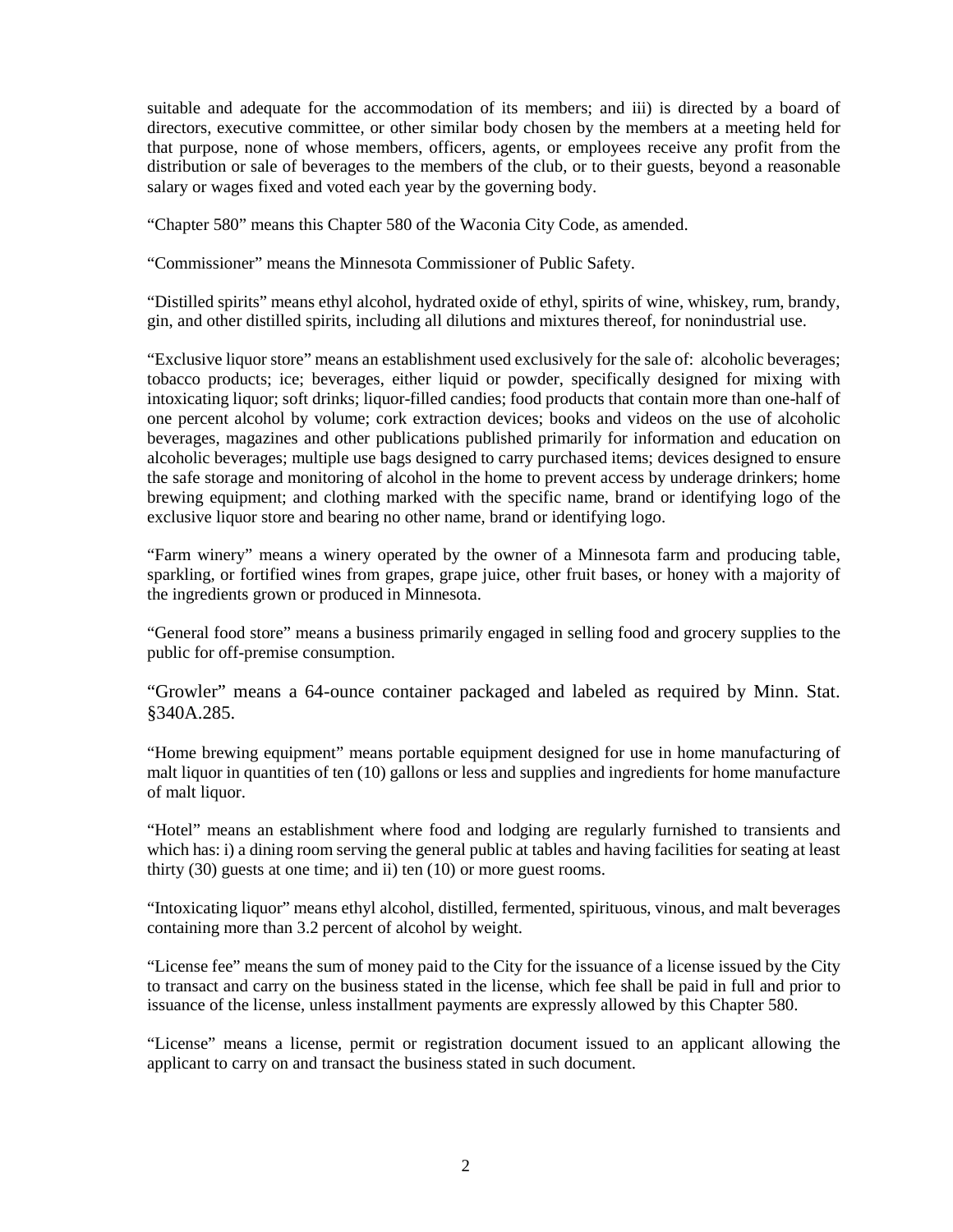"Licensee" means an applicant who applied for, received and holds a valid, current, unexpired, and unrevoked license for carrying on the business stated in such license.

"Licensed premises" means the compact and contiguous space specified in the license granted. In the case of a restaurant, club, or exclusive liquor store licensed for on-sale of alcoholic beverages and located on a golf course, "licensed premises" means the entire golf course except for areas where motor vehicles are regularly parked or operated.

"Malt Liquor" means any beer, ale, or other beverage made from malt by fermentation and containing not less than one-half of one percent alcohol by volume.

"Manufacturer" means a person who, by any process of manufacture, fermenting, brewing, distilling, refining, rectifying, blending, or by the combination of different materials, prepares or produces intoxicating liquor for sale.

"Microdistillery" means a distillery operated within the State of Minnesota producing premium, distilled spirits in total quantity not to exceed 40,000 proof gallons in a calendar year.

"Minn. Stat. Chapter 340A" means Minn. Stat. Chapter 340A, as amended.

"Nudity" means the showing of the human male or female genitals, pubic area or buttocks with less than a fully opaque covering, or the showing of the female breast with less than a fully opaque covering of any portion thereof below the top of the nipple, or the depiction of covered male genitals in a discernibly turgid state.

"Off-sale" means the sale of alcoholic beverages in original packages for consumption off the licensed premises only.

"On-sale" means the sale of alcoholic beverages for consumption on the licensed premises only.

"Outdoor area" means any area that is not bounded by walls, doorways, and closeable windows covering one hundred percent (100%) of the combined surface area of the vertical planes constituting the perimeter of the area. A wall does not include any retractable divider, garage door, or other physical barrier, whether temporary or permanent.

"Package" means a sealed or corked container of alcoholic beverage.

"Person" means any individual, partnership, unincorporated association, or entity.

"Restaurant" means any establishment, other than a hotel, under the control of a single proprietor or manager, where meals are regularly prepared on the premises and served at tables to the general public, and having a seating capacity for twenty-five (25) or more guests at one time.

"Retail" means sale for consumption.

"Sale", "sell", and "sold" means furnishing merchandise to any person in exchange for money, as part of bartering, or as part of a business transaction,

"Small brewer" means a brewer that produces less than 3,500 barrels of malt liquor in a year.

"Smoking" means inhaling or exhaling smoke from any lighted cigar, cigarette, pipe, or any other lighted tobacco or plant product and the act of carrying a lighted cigar, cigarette, pipe, or any other lighted smoking equipment, tobacco or plant product intended for inhalation.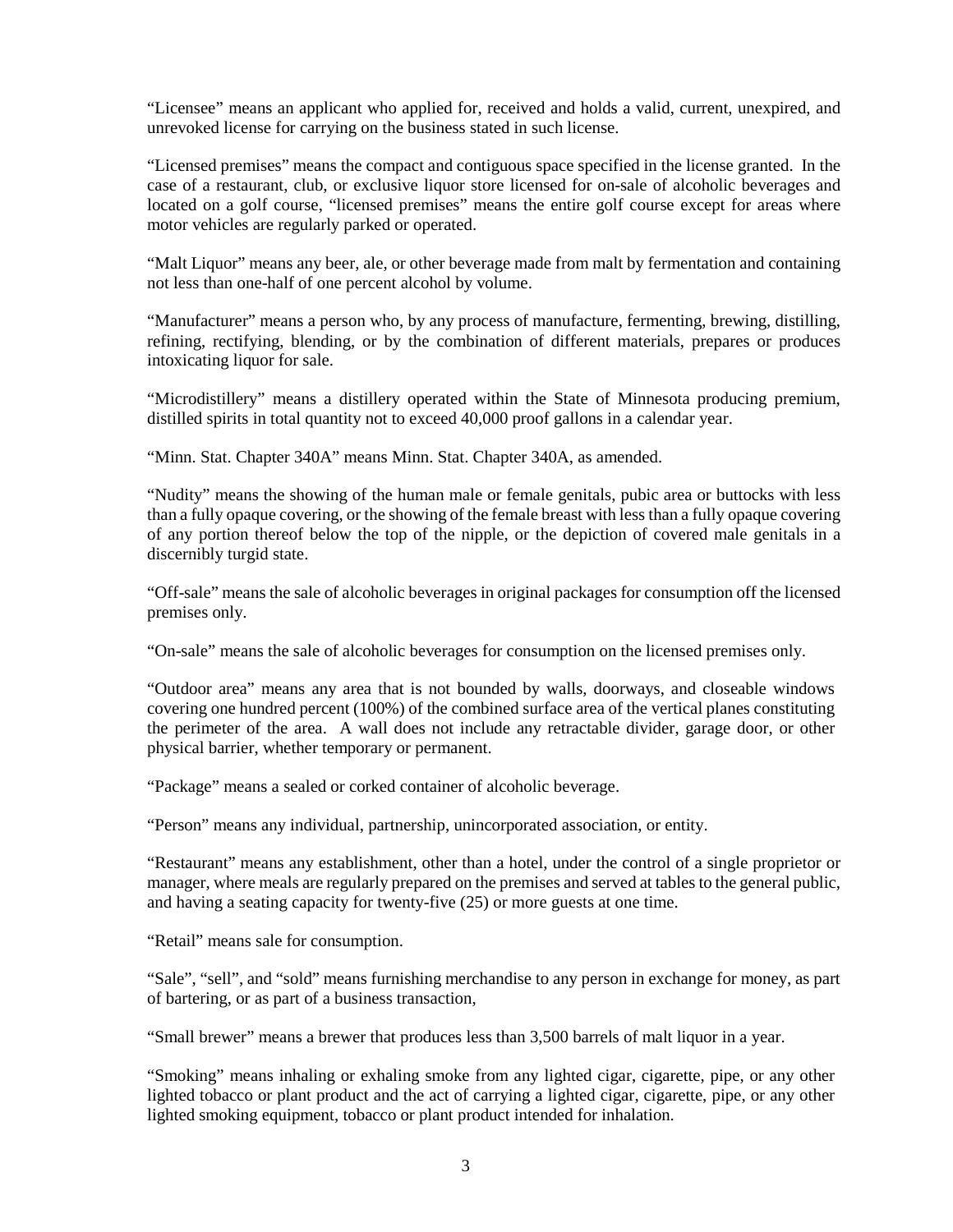"Wholesaler" means a person who sells alcoholic beverages to persons to whom sale is permitted by Minn. Stat. 340A.310 from a stock maintained in a warehouse in the State of Minnesota.

"Wine" means the product made from the normal alcoholic fermentation of grapes, including still wine, sparkling and carbonated wine, wine made from condensed grape must, wine made from other agricultural products than sound, ripe grapes, imitation wine, compounds sold as wine, vermouth, cider, perry and sake, in each instance containing not less than one-half of one percent nor more than twenty-four percent (24%) alcohol by volume for nonindustrial use. Wine does not include distilled spirits.

#### 580.02 Authority.

- Subd. 1 Adoption of State Law by Reference. The provisions of Minn. Stat. Chapter 340A (pertaining to the retail sale, distribution, and consumption of intoxicating liquor and 3.2 percent malt liquor) are incorporated into this Chapter 580 by reference. Any term used in this Chapter 580 that is not defined in Section 580.01 above but is defined in Minn. Stat. Chapter 340A shall be shall be given the meaning ascribed to it in Minn. Stat. Chapter 340A.
- Subd. 2 City's Authority. Pursuant to Minn. Stat. Chapter 340A, the City may impose additional restrictions on the sale and possession of alcoholic beverages within its limits beyond those set forth in Minn. Stat. Chapter 340A.
- 580.03 General Provisions.
- Subd. 1 Sale, Service and Consumption in Public Places.
	- A. Prohibition. No person shall sell, serve or consume an alcoholic beverage in a public park, on any public street, sidewalk, parking lot or alley, or in any other public place, except as expressly permitted by Subd. 1, B, below.
	- B. Exceptions. The sale, service or consumption of an alcoholic beverage in a public park, on any public street, sidewalk, parking lot or alley, or in any other public place is allowed when:
		- 1. The sale, service or consumption occurs pursuant to a sidewalk café license issued under Chapter 570 of the Waconia City Code.
		- 2. The sale, service or consumption occurs pursuant to a temporary social event license issued under Section 580.06, Subd. 4, subject to the following conditions:
			- a. Prior approval of the City Council;
			- b. Sale, service or consumption shall only occur within a defined area approved by the City Fire Chief and the City Council.
			- c. The defined area shall be clearly delineated by a temporary fence or other barrier at least 36 inches in height with designated openings for ingress and egress approved by the City Fire Chief;
			- d. The licensee shall assign an employee to supervise the defined area at all times;
			- e. The licensee shall maintain at least one (1) waste receptacle in the defined area;
			- f. The licensee shall maintain at least one (1) fire safe cigarette disposal receptacle in the defined area; and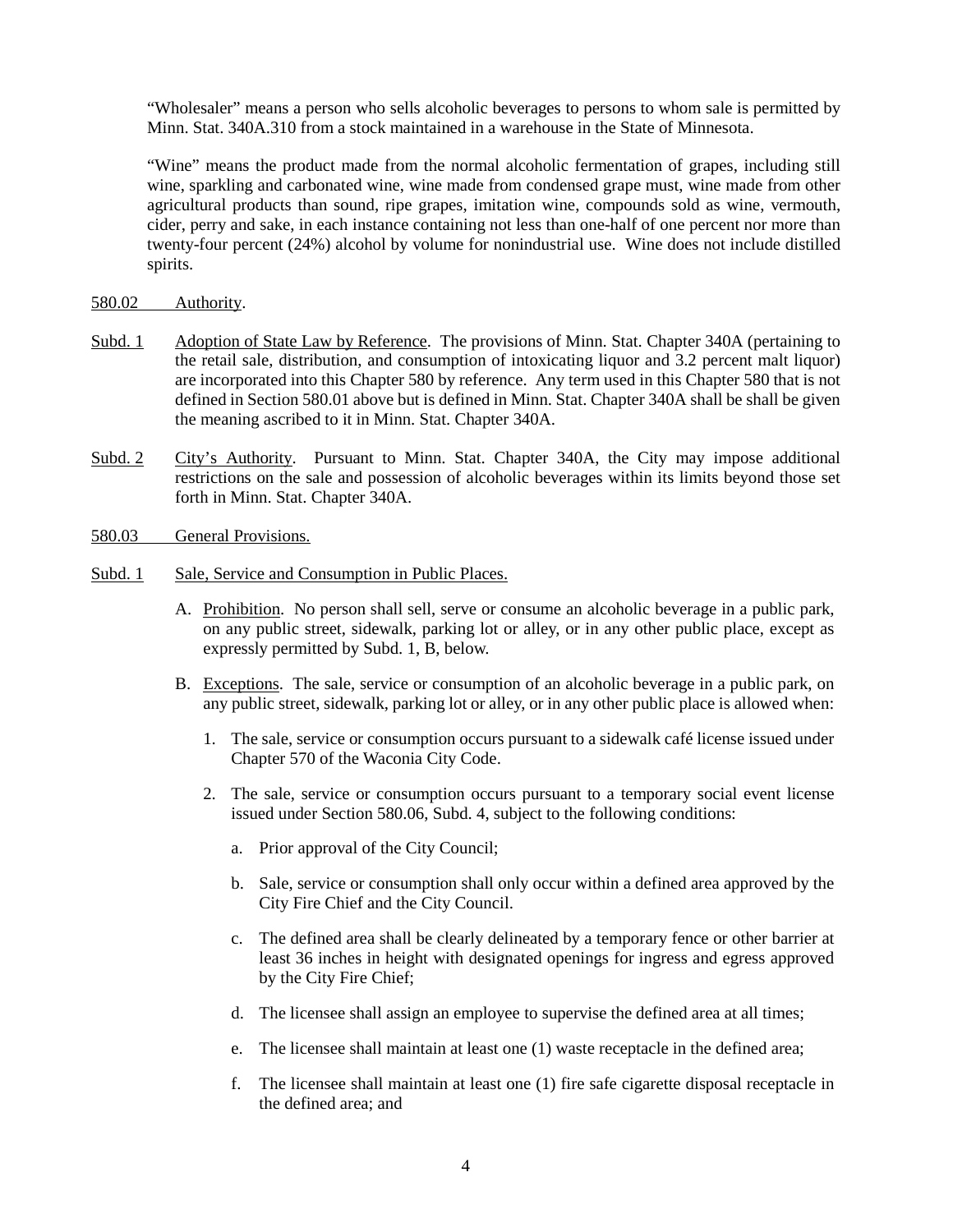- g. The licensee shall comply with all other conditions that may be imposed by the City Council pursuant to Section 580.04, Subd. 7.
- 3. The sale, service or consumption occurs pursuant to a caterer's license issued under Minn. Stat. Chapter 340A, subject to the following conditions:
	- a. Prior approval of the City Council;
	- b. Sale and service shall be incidental to the service of food;
	- c. Sale, service or consumption shall only occur within a defined area approved by the City Fire Chief and the City Council;
	- d. The licensee shall comply with items c, d, e and f in subsection 2 immediately above; and
	- e. The licensee shall comply with all other conditions that may be imposed by the City Council.
- 4. The sale, service or consumption occurs pursuant to another provision of this Chapter 580 that expressly allows the sale, service or consumption on a public street, sidewalk, parking lot or ally, or in any other public place.
- Subd. 2 License Required for Sale. No person shall sell or offer for on-sale or off-sale any alcoholic beverage without a valid, current, unexpired, and unrevoked license therefor issued by the City or, if Minn. Stat. Chapter 340A so requires, the Commissioner.
- Subd. 3 Prohibitions Regarding Persons Under Twenty-One (21) Years of Age.
	- A. No licensee or any employee of a licensee shall sell or serve any alcoholic beverage to any person under twenty-one (21) years of age or permit any such person to consume any alcoholic beverage at a licensed premises unless such person under twenty-one (21) years of age is under the supervision of a responsible person over the age of twenty-one (21) for training, education, or research purposes. Prior notification to the City is required unless the supervised alcohol purchase attempt is for professional research conducted by postsecondary educational institutions or state, county, or local health departments*.*
	- B. No person under twenty-one (21) years of age shall enter an establishment licensed for the sale of alcoholic beverages for the purpose of purchasing or having served or delivered any alcoholic beverage. However, a person who is eighteen (18), nineteen (19), or twenty (20) years of age may enter such a premises to perform work for the establishment (including the serving of alcoholic beverages), to consume meals, or to attend social functions that are held in a portion of the establishment where liquor is not sold.
	- C. No person under twenty-one (21) years of age shall misrepresent his or her age for the purpose of obtaining any alcoholic beverage.
	- D. No person under twenty-one (21) years of age shall consume or have in his or her possession any alcoholic beverage, with the intent to consume the same at a place other than the household of his or her parent or legal guardian. Possession of any alcoholic beverage by a person under twenty-one (21) years of age at a place other than the household of his or her parent or legal guardian shall be prima facie evidence of his or her intent to consume same at a place other than the household of his or her parent or legal guardian.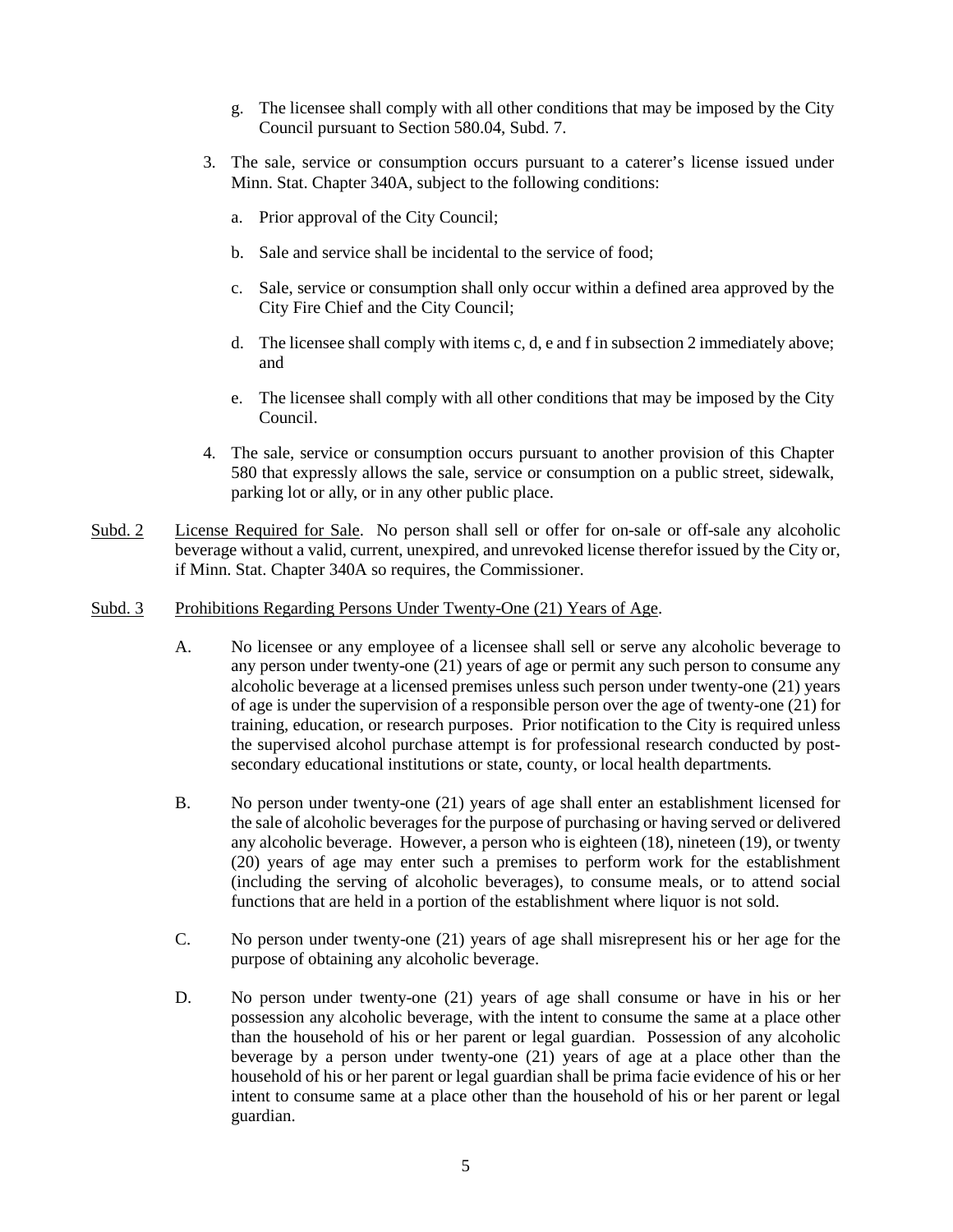#### 580.04 License Applications.

- Subd. 1 Forms. Each application for a license issued pursuant to this Chapter 580 shall be made at the office of the City Clerk using the forms prescribed by the Commissioner, together with such additional information as the City Council may require, from time to time. All questions asked or information required by such application form shall be answered fully and completely by each applicant. Upon completion of such application form and the provision of all required information, the application form shall be referred to the City Clerk for examination and verification.
- Subd. 2 Description of Premises. The application shall specifically describe the compact and contiguous premises within which alcoholic beverages may be dispensed and consumed and no license shall be effective or valid beyond the licensed premises. No license shall describe any outdoor area as part of the licensed premises except as follows:
	- A. Golf Courses. In the case of a restaurant, club or exclusive liquor store licensed for onsale of alcoholic beverages and located on a golf course, the licensed premises shall include the entire golf course except for areas where motor vehicles are regularly parked or operated.
	- B. Temporary Licenses. The following temporary licenses may describe an outdoor area as the licensed premises:
		- 1. A temporary on-sale intoxicating liquor license issued pursuant to Section 580.06, Subd. 4;
		- 2. A temporary 3.2 percent malt liquor license issued pursuant to Section 580.06, Subd. 7 ;
		- 3. A temporary license for a farm winery to sell intoxicating liquor at a county fair issued pursuant to Section 580.06, Subd. 9; and
		- 4. A temporary license for a bona fide association of owners and operators of wineries to showcase wines produced by members of such association issued pursuant to Section 580.06, Subd. 10.
	- C. Outdoor Areas. Outdoor areas within close proximity or adjacent to a building or structure comprising the remainder of the licensed premises including, but not limited to, porches, decks and patios may be included as part of the licensed premises provided all of the following conditions are met:
		- 1. The outdoor area shall not be enclosed in such a manner that the space becomes an indoor area as defined by Minn. Stats. § 144.413.
		- 2. The licensee's dram shop liability carrier shall have acknowledged, in writing, that the outdoor area is covered by dram shop insurance;
		- 3. The outdoor area shall have a permanent surface of concrete, asphalt, wood or other fabricated construction material and approved by the City Council;
		- 4. The outdoor area shall be clearly delineated by an approved fence at least 36 inches in height or some other approved structure or barrier that has designated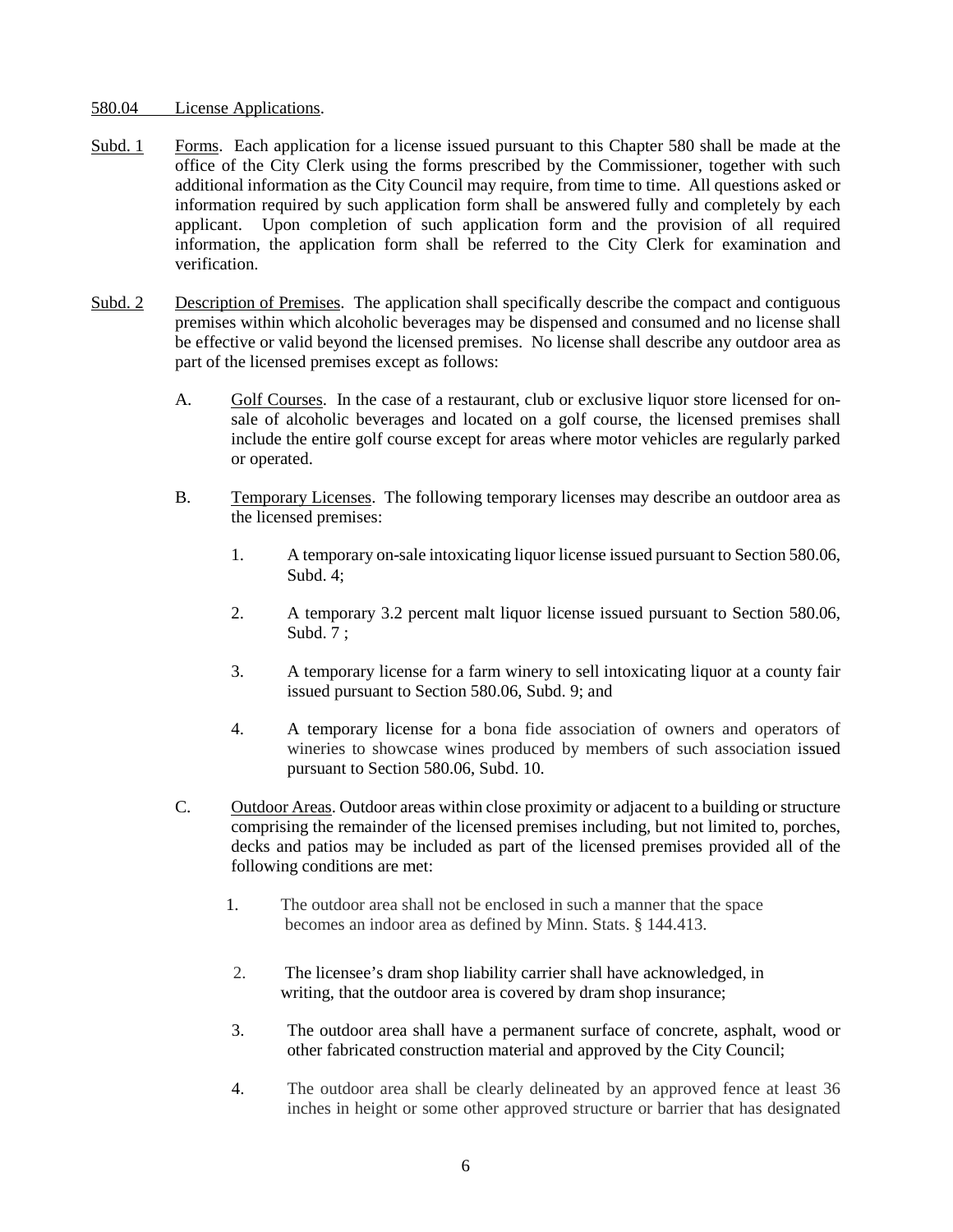openings for ingress or egress, to prevent the ingress or egress of persons to and from the patio except by way of the designated openings for ingress or egress. Such outdoor area shall be considered compact and contiguous. This requirement shall not apply to any licensed premises that is a restaurant or a hotel;

- 5. Any exterior stairway or ramp access to an outdoor area six (6) feet or more above grade must be gated so as to require all persons using the outdoor area to enter and exit such area through the building or structure comprising the remainder of the licensed premises; provided, however, this requirement shall not apply to any licensed premises that is a restaurant or a hotel;
- 6. The outdoor area shall have sufficient vehicle barriers installed to reduce the entry of vehicles into the patio if it is in direct contact with or immediately adjacent to a vehicle parking area
- 7. If any portion of the outdoor area lies within 200 feet of a residential district, the outdoor area shall be screened in a manner approved by the City Council so as to prevent viewing of the outdoor area from the residential district and to dampen noise and/or deflect noise away from the residential district;
- 7. The outdoor area shall comply with all applicable laws, zoning district regulations and building codes, including but not limited to those relating to handicap accessibility;
- 8. Exterior lighting for the outdoor area shall be designed and installed so that the globe is recessed and enclosed on all sides except the bottom and no light is cast directly at any other property;
- 9. The outdoor area and surrounding landscaping shall be designed to complement the building or structure comprising the remainder of the licensed premises structure; and
- 10. The outdoor area shall meet all such other requirements as the City Council finds necessary or desirable to protect nearby properties and the public.
- Subd. 3 Financial Responsibility. Each applicant shall demonstrate to the City Clerk, as a condition of issuance or renewal of a license: i) proof of financial responsibility as required by Minn. Stat. §340A.409 with regard to liability under Minn. Stat. §340A.409; ii) exemption from such requirements in conformance with Minn. Stat. §340A.409, Subd. 4; or iii) that the Minnesota Statutes expressly state that Minn. Stat. §340A.409 does not apply to the type of license at issue. In all cases where Minn. Stat. §340A.409 applies, the City will file the required proof or affidavit of exemption with the Commissioner. Any liability insurance policy, bond, proof of deposit, or affidavit filed as proof of financial responsibility under this section shall conform to Minn. Stat. §340A.409. Operation of a business that is required to be licensed by this Chapter 580 without current proof of financial responsibility or an exemption on file with the City is a cause for revocation of the license for all licenses to which Minn. Stat. §340A.409 applies.
- Subd. 4 False Statements and Omissions. If any applicant intentionally makes a false statement or material omission on any application form, the false statement or material omission shall constitute cause for denial of the application or, if a license has been issued, revocation of the license.
- Subd. 5 Investigation. The City shall investigate each applicant applying for an initial or renewal license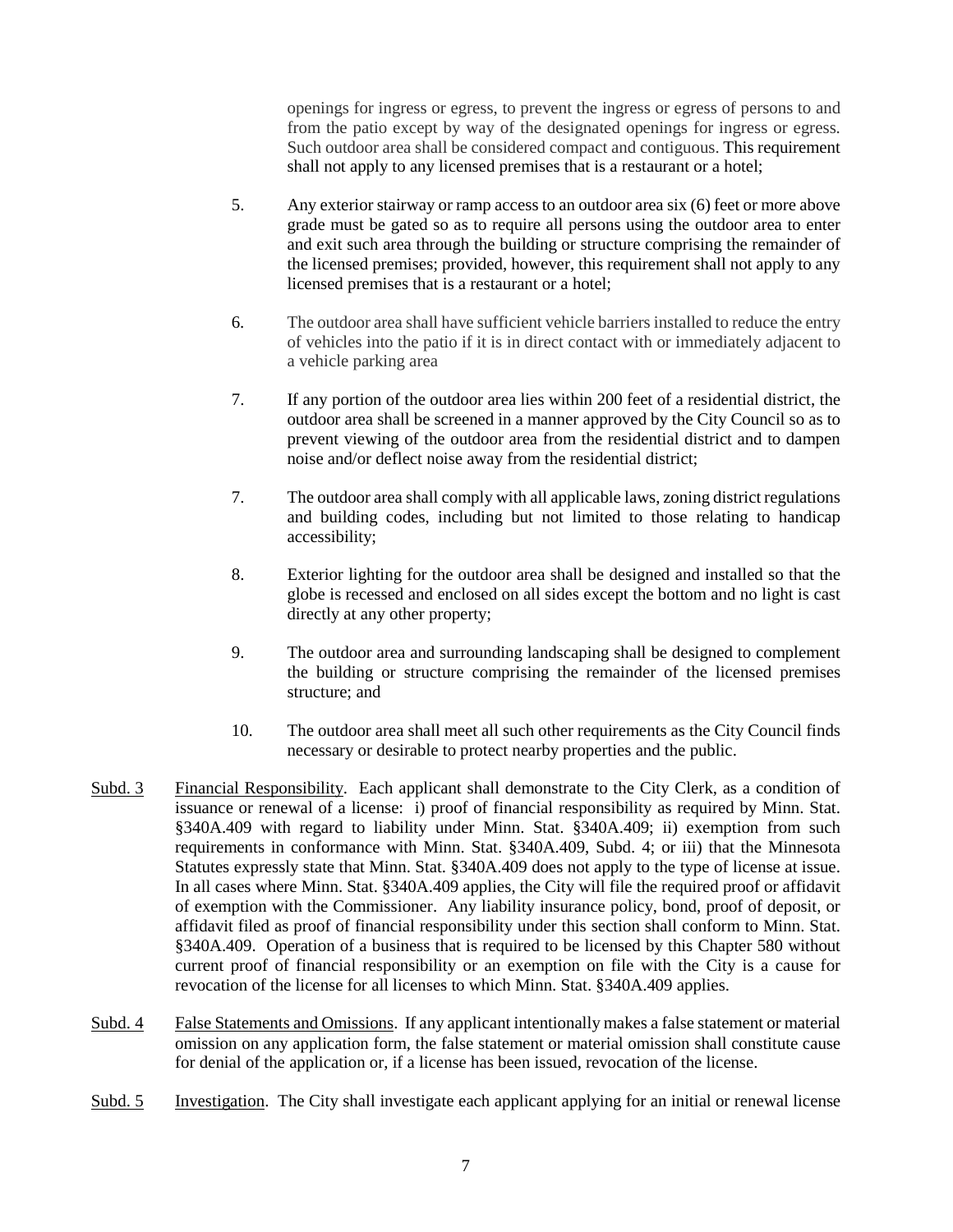to determine whether the applicant is qualified to hold the license applied for in the initial or renewal application. No license provided for herein shall be issued less than thirty-five (35) days after completion and filing of the application form with the City Clerk; provided, however, that such restriction may be waived by the City Council in any case where the applicant has recovered possession of the premises previously licensed by such applicant through mortgage foreclosure, contract for deed cancellation, or through any other type of involuntary reversion, or in the event all necessary investigations have been completed prior to the expiration of such thirty-five (35) day period.

- Subd. 6 Licenses are Granted or Denied in the City Council's Discretion; Approval of Commissioner. The City Council may, in its sound discretion, either grant or deny the application for any license or for the transfer or renewal of any license. No applicant has a right to a license. Further, if Minn. Stat. Chapter 340A requires the Commissioner to approve a license, the granting of the license is conditioned on such approval being obtained.
- Subd. 7 Conditions. The City Council may attach any special conditions to a license as it deems appropriate given the nature of the business, the location of the premises, and verified complaints, if any, to protect the health, safety, welfare and quietude of the community and ensure harmony within the location where the premises is located. Violation of any of the conditions shall be grounds for revocation of the license.
- Subd. 8 Restrictions on Issuance.
	- A. Each license shall be issued only to the applicant for the premises described in the application.
	- B. Not more than one (1) license shall be directly or indirectly issued within the City to any one (1) person.
	- C. No license shall be issued regarding any premises on which taxes, assessments, utility charges, service charges, or other financial claims of the City are delinquent and unpaid.
	- D. No license shall be issued to a person under twenty-one (21) years of age.
	- E. No license shall be issued to a person who has had, within five (5) years of the date of the application, an intoxicating liquor or 3.2 percent malt liquor license revoked.
	- F. No license shall be issued to a person who, within five (5) years of the date of the application, has been convicted of a felony or a willful violation of any federal or state law regarding the manufacture, sale, distribution, or possession for sale or distribution of an alcoholic beverage.
	- G. No license shall be issued to any entity if a controlling interest in such entity is held by a person that would be ineligible for a license under the standards set forth in subsections D, E, or F above.
	- H. No license shall be issued for any premises or for any business ineligible for a license under federal law or Minnesota law.
- Subd. 9 License Period. The City Council may approve any application for license as provided herein for the period of the remainder of the then current calendar year or for the entire ensuing license year, which, for the purposes of this Chapter 580, shall be from February 1 to January 31. All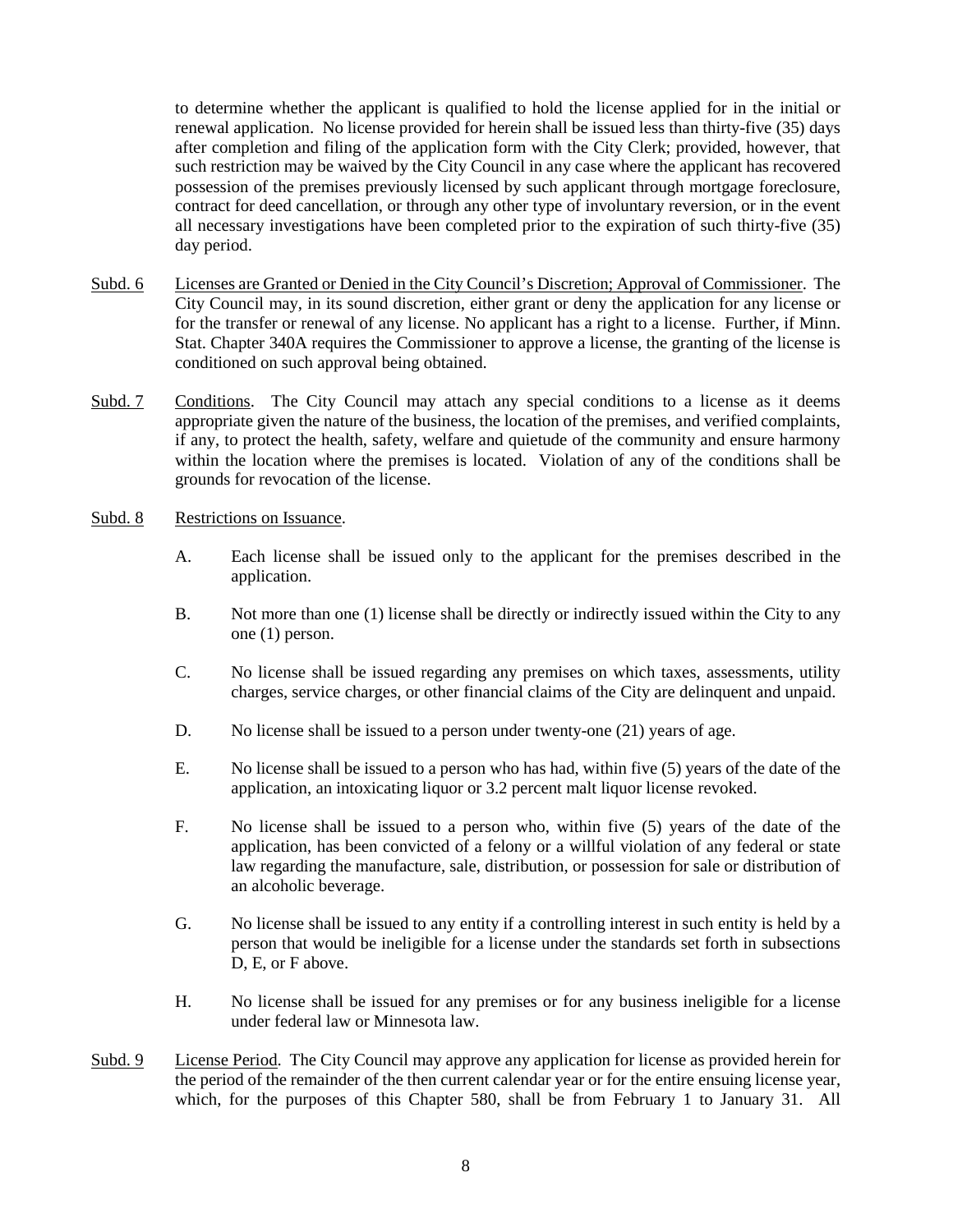applications including proposed license periods must be consistent with this section.

## Subd. 10 Fees.

- A. Investigation Fee. Except as provided below, each applicant for a license shall pay the investigation fee listed in Chapter 1100 of the Code when the application is submitted to the City. An application for which an investigation fee is required will not be considered until the fee is paid in full. No investigation fee is required for temporary licenses.
- B. Payment of License Fee. The fee for each type of license available under this Chapter 580 is listed in Chapter 1100 of the Code. Each applicant shall pay, on or before the day the license is issued, the full, annual fee for the type of license issued unless either of the below sections apply:
	- 1. Partial License Years. Unless expressly provided herein to the contrary, the license fee for any partial license year shall be pro-rated and paid, in advance, on the basis of one-twelfth (1/12) of the total license fee for each calendar month, or part thereof, remaining in the then current license year.
	- 2. Option to Pay On-Sale Liquor License Fee in Installments. An applicant for an on-sale liquor license may elect to pay the license fee listed in Chapter 1100 for "Liquor, On-Sale" in two (2) equal installments, subject to the following conditions:
		- a. The first installment payment shall be paid, in advance, before the license is issued.
		- b. Together with the first installment payment, the applicant shall also pay the "Installment Option Fee" listed in Chapter 1100 or installment payments will not be allowed.
		- c. The second installment payment shall be paid on or before the close of business on July 1st of the then current license year. If July 1st is a Saturday or Sunday, payment must be made by the close of business on the last business day prior to July 1st. Failure to pay such installment payment on or before the date due shall constitute a violation of this Chapter. Further, no renewal license or new license shall be granted to a person that owes the City a past due installment payment or any fine associated with a past due installment payment.
		- d. The entire license fee shall be paid even if the license holder ceases operations before the second installment payment becomes due. As such, the obligation to pay the second installment payment may not be waived unless relief is granted pursuant to this Chapter 580.
		- e. The installment payment option may only be elected for full license years and is not available for partial license years, limited licenses, or temporary licenses.
- C. Refunds. The City Council, in is discretion, may refund a pro rata share of an annual license fee to a licensee, or to the licensee's estate, if: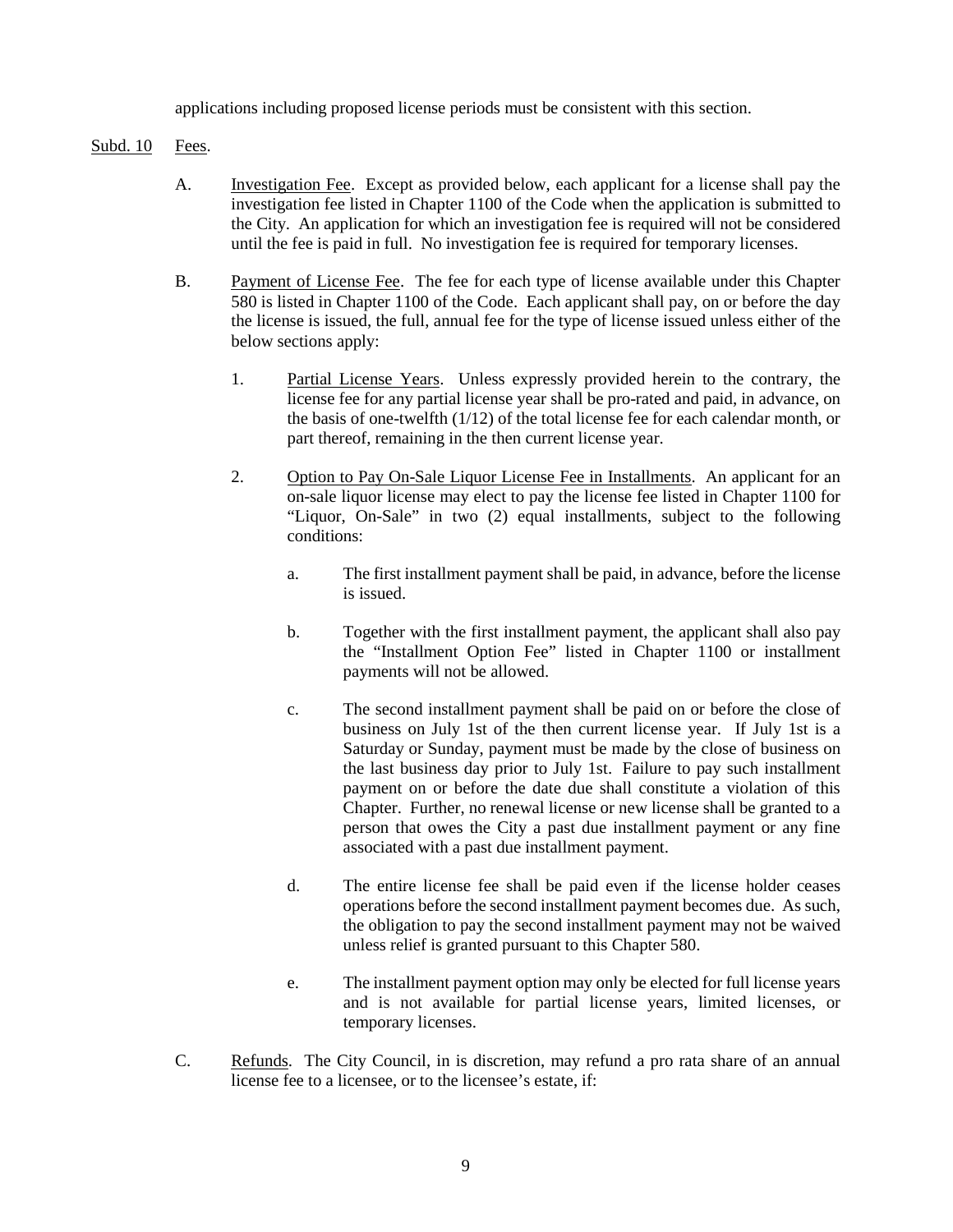- 1. The business ceases to operate because of destruction or damage; or
- 2. The licensee is an individual and the licensee dies.
- Subd. 11 Issuance. If an application is approved and the required fee is paid (or the first installment payment is made, if applicable), the Mayor and the City Clerk shall, upon payment of the appropriate license fee, promptly issue a license in the form prescribed by the City and by the Commissioner. A license shall be valid only for the licensed premises described in the application for the license.
- Subd. 12 Duplicate License. The City Clerk may issue a duplicate of an original license without action by the City Council if the licensee produces a sworn affidavit that the original license has been lost and pays the fee for issuance of a duplicate license as listed in Section 1100 of this Code. All duplicate licenses shall be clearly marked DUPLICATE.
- Subd. 13 Transfer. No license may be transferred between persons or locations without prior approval of the City Council. If a controlling interest in any entity with a license is transferred, the transfer of the controlling interest shall be deemed to be a transfer of the license. The City Council may revoke any license transferred without its prior approval. An application to transfer a license shall be treated the same as an application for a new license, and all of the provisions of this Chapter 580 regarding a new license application shall apply.
- 580.05 Requirements and Restrictions Regarding Licensees.
- Subd. 1 Posting. Each person holding a license shall post the license at the premises described in the license, except that a temporary license shall be posted at the premises where alcoholic beverages may be sold, as defined in the license. All licenses shall be posted in full view of the public.
- Subd. 2 Hours and Days of Sale. Each licensee shall strictly comply with the hour and day limitations found in Minn. Stat. §340A.504 for each type of license held by the licensee. In addition, the following provisions apply to Sunday sales:
	- A. On-Sale of Intoxicating Liquor. Except as provided in Subd. 2, B, below, the on-sale of intoxicating liquor on a Sunday requires a Sunday license issued pursuant to Code Section 580.06, Subd. 5.
	- B. On-Sale Brewer Taproom. The holder of a brewer taproom license may open the taproom and conduct on-sale business on Sundays between the hours of 8:00 a.m. and 11:59 p.m. without the need for a separate Sunday license.
	- C. Off-Sale Growlers. A small brewer may sell malt liquor in growlers at its licensed premises as allowed by Minn. Stat. Chapter 340A during the hours of 8:00 a.m. and 11:59 p.m. on Sundays without the need for a separate Sunday license.

# Subd. 3 Hours of Business.

A. No person or customer, other than the licensee or his or her bona fide employees, shall remain on any licensed premises more than thirty (30) minutes after closing hour. There shall be no consumption of any alcoholic beverage by any person, including the licensee and his or her bona fide employees, more than thirty (30) minutes after closing hour. It shall be the duty of the licensee to enforce compliance with this section at the licensed premises.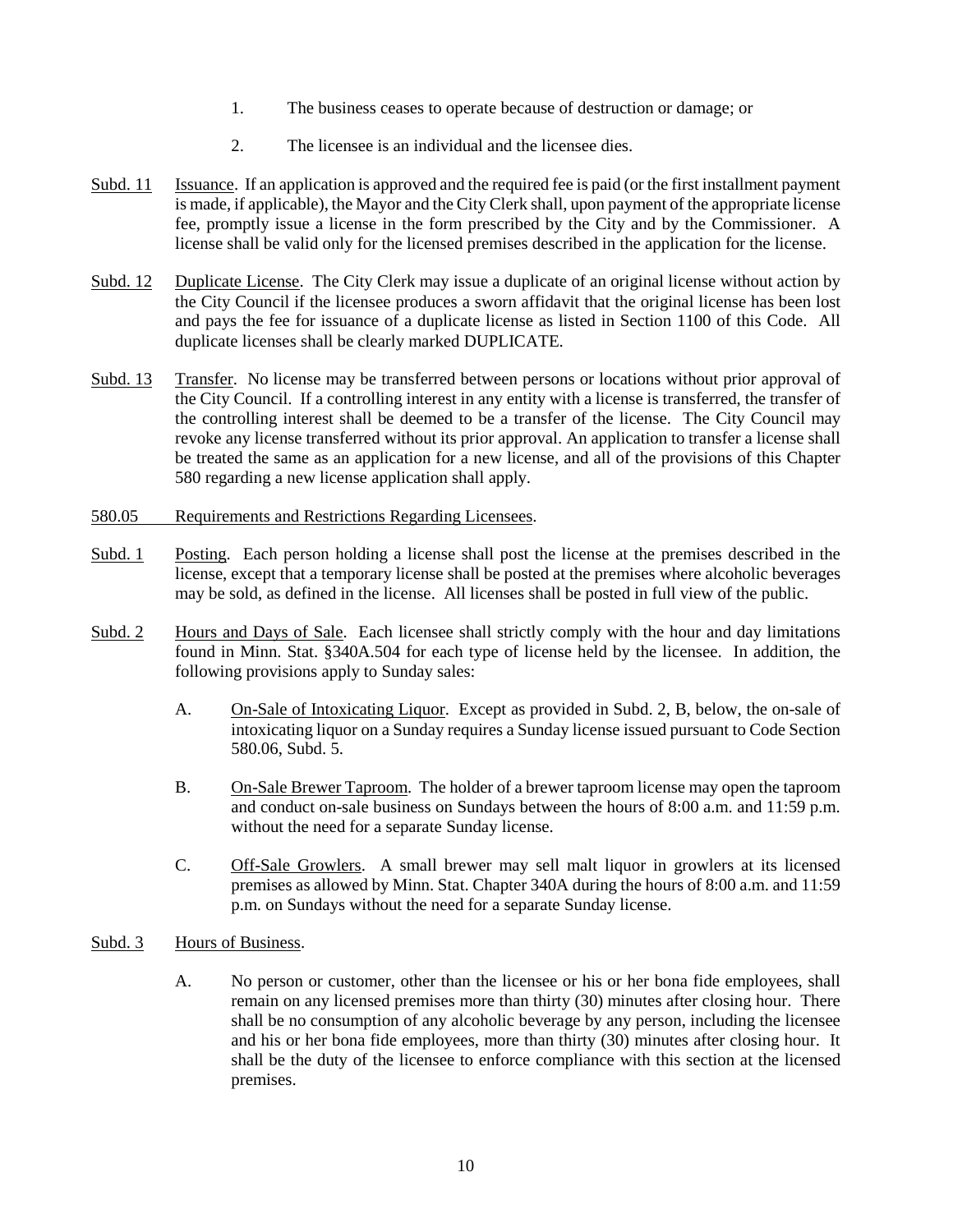- B. Total evacuation of the licensed premises shall occur not later than one (1) hour after closing hour, unless prior notification is provided to the Carver County Sheriff's Department and approval is obtained therefrom. It shall be the duty of the licensee to enforce compliance with this section at the licensed premises.
- Subd. 4 Sales to Intoxicated Persons Prohibited. No person shall sell 3.2 percent malt liquor, intoxicating liquor or wine to any person who is obviously or visibly in an intoxicated condition.
- Subd. 5 Line of Sight Requirements.
	- A. All licensed sales of any alcoholic beverage shall be made in full view of the public.
	- B. For security purposes, the front door or entrance of each licensed premises shall contain an unobstructed clear glass window that shall provide a clear view of the interior of such licensed premises.
	- C. Any room or rooms where any alcoholic beverage is sold shall be arranged such that an unobstructed view of any part of such room shall be visible to at least one (1) employee of the licensee.

## Subd. 6 Responsibility of Licensee.

- A. Every licensee shall maintain sobriety and order at the licensed premises and all parking areas, outdoor areas or other property adjacent to the licensed premises owned or controlled by the licensee.
- B. The act of any employee on the licensed premises authorized to sell or serve any alcoholic beverage shall be deemed the act of the licensee as well and the licensee shall be liable to all penalties equally with the employee.
- Subd. 7 Employment of Felons Prohibited. No person who has been convicted of a felony shall serve or sell liquor in a retail intoxicating liquor establishment.
- Subd. 8 Employment of Minors Prohibited. No person under the age of eighteen (18) years shall serve or sell intoxicating liquor in a retail intoxicating liquor establishment.
- Subd. 9 Removal of Alcoholic Beverages. No licensee shall permit any person to remove, and no person shall remove, from the space or building named in the on-sale license for which it was granted, any bottle or receptacle which contains any alcoholic beverage, which has been opened, or the seal broken, or the contents of which have been partially removed except a restaurant licensed to sell intoxicating liquor or wine at on-sale may permit a person purchasing a full bottle of wine in conjunction with the purchase of a meal to remove the bottle on leaving the licensed premises provided that the bottle has been opened and the contents partially consumed. A removal of a bottle under the conditions described herein is not an off-sale of intoxicating liquor and may be permitted without an additional license. Each licensee shall post, in a conspicuous location near each exit from the space or building named in the license for which it was granted, a sign advising the public of this prohibition. It shall be the duty of the licensee to enforce compliance with this section.
- Subd. 10 Samples of Alcoholic Beverages. Samples of alcoholic beverages may be provided as allowed by Minn. Stat. 340A.510.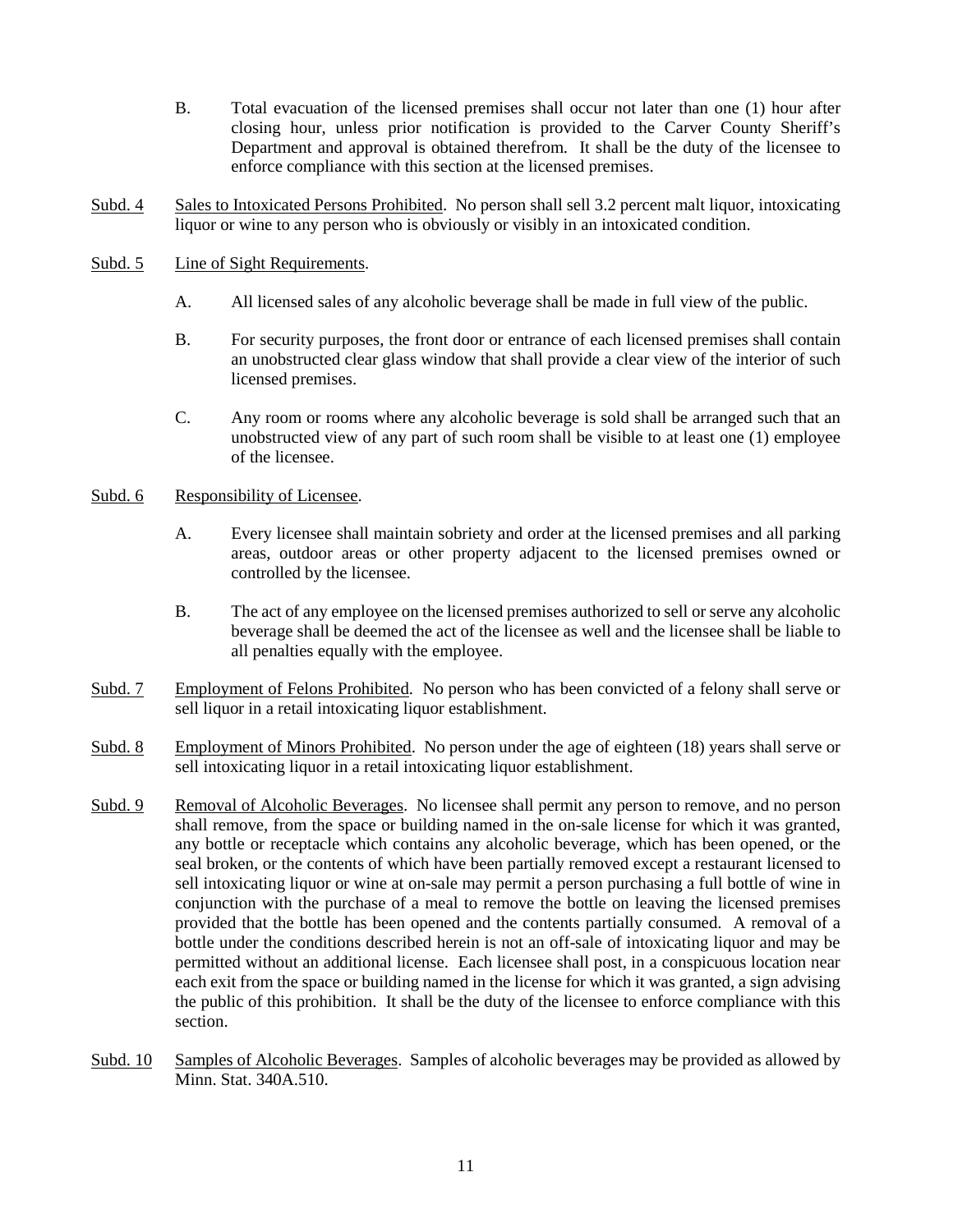- Subd. 11 Nudity at a Licensed Premises Prohibited. The City Council finds that it is in the best interests of the public health, safety and general welfare of residents of the City to prohibit the following:
	- A. A licensee allowing a hostess, barmaid, waitress, waiter, bartender, independent contractor or any such other such person to perform services at the premises described in the licensee's license while the person is in a state of nudity.
	- B. A licensee allowing any person to perform, whether by dancing, displaying lingerie or any other activities or entertainment services at the premises described in the licensee's license while the person is in a state of nudity.
- Subd. 12 Gambling Prohibited. No retail establishment licensed to sell alcoholic beverages may keep, possess, operate or permit the keeping, possession or operation on the licensed premises of dice or any gambling device, or permit gambling, except as allowed by Minnesota law.

## Subd. 13 Inspection.

- A. Any licensed premises may be inspected by a health officer at such time or times as is necessary or advisable to maintain clean and sanitary conditions.
- B. No licensee shall prevent any law enforcement officer from entering upon and inspecting the licensed premises regardless of whether or not the law enforcement officer has obtained a search and seizure warrant for such purpose. Such law enforcement officer shall be authorized to seize all alcoholic beverages found in such licensed premises for which the licensed premises do not have a license.
- Subd. 14 Exclusive Stores. No exclusive store shall sell food for on-premises consumption unless the City has specifically authorized such consumption in the license for the premises. An exclusive store may offer live or recorded entertainment provided it complies with all other provisions of the Waconia City Code in regard to such entertainment.
- Subd. 15 Requirements Applicable to Outdoor Areas. If licensed premises includes an outdoor area adjacent to a structure as allowed by Section 580.04, Subd. 2, C, the licensee of such premises shall:
	- A. Assign an employee to supervise the outdoor area at all times;
	- B. Not use any device in the outdoor area after 10:00 p.m. that is designed, in whole or in part, to produce, reproduce or amplify sound including, but not limited to, loudspeakers, amplifiers, radio, televisions, or musical instruments (provided, however, the personal use of cellular phones, radio communication devices and devices solely emitting sound through headphones shall not be prohibited);
	- C. Not serve any alcoholic beverages in the outdoor area after 10:00 p.m., provided, however, this restriction shall not apply to any licensed premises that is a restaurant or a hotel and shall not be construed to prohibit the consumption of alcoholic beverages in the outdoor area after 10:00 p.m.;
	- D. Remove any person from the outdoor premises that becomes unruly or noisy;
	- E. Maintain at least one (1) waste receptacle in the outdoor area;
	- F. Maintain at least one (1) fire safe cigarette disposal receptacle in the outdoor area;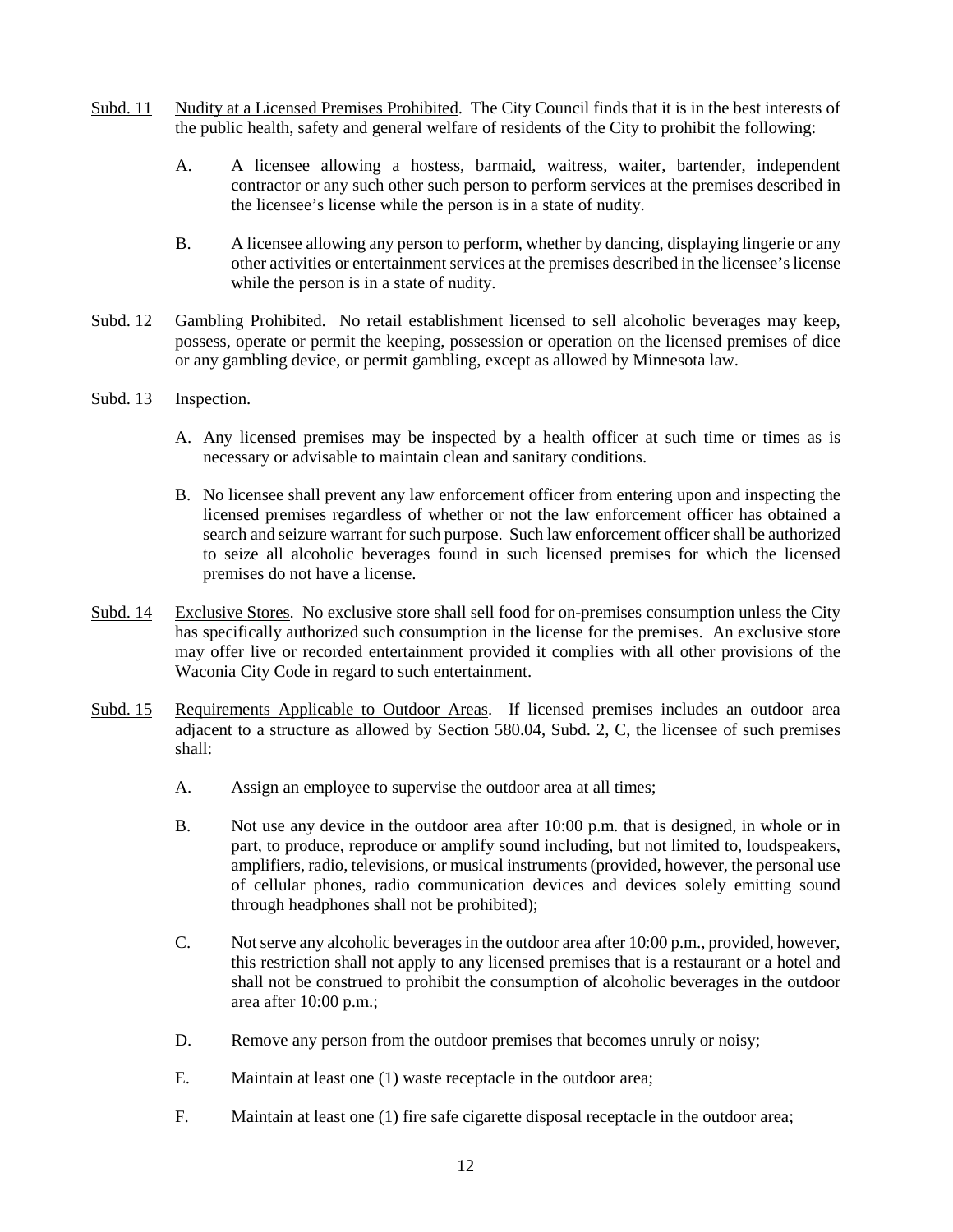- G. Pick up trash and litter generated by the operation of the outdoor area within a reasonable distance from the outdoor area; and
- H. At all times maintain the outdoor area in full compliance with the requirements of Section 580.04, Subd. 2, C.
- Subd. 16 Smoking in Outdoor Areas. If the licensed premises includes an outdoor area adjacent to a structure as allowed by Section 580.04, Subd. 2, C, the licensee of such premises may allow or prohibit smoking in the outdoor area (or divide the outdoor area into smoking and no smoking areas in such proportions as the licensee desires) subject to the following limitations and requirements:
	- A. Smoking shall be prohibited in those portions of the outdoor area, if any, that are considered "indoor area" under the Clean Indoor Air Act.
	- B. If the licensed premises is a restaurant or hotel, not less than twenty-five percent (25%) of the seats in the outdoor area shall be designated and signed by the licensee as a no smoking area, which seats shall be contiguous. The licensee shall treat such no smoking area as an area where smoking is not allowed under the Clean Indoor Air Act and shall take the actions set forth in the Clean Indoor Air Act to prevent smoking in such area.
- Subd. 17 Mandatory License Training Seminars. Except as provided below, each licensee holding a license must either attend, or have a representative of licensee attend, the mandatory license training seminar offered by the City (in conjunction with the Carver County Sheriff's Department) during the year or partial year that the license is in effect. Any representative attending on behalf of a licensee must hold a position of responsibility in either the ownership or management of the licensee. Failure to attend a required training seminar without reasonable justification, as determined by the City Council, shall result in the imposition of the penalties set forth in Section 580.08 below. If a person just holds a temporary license, the person shall not be required to attend the license training seminar.
- 580.06 Number and Types of Licenses Issued by the City.
- Subd 1 Number of Licenses. Expect as otherwise provided in this Section 580.06 or Minn. Stat. Chapter 340A, there shall be no limit on the number of licenses that may be issued by the City Council. Under no circumstance, however, shall the City Council issue more than 12 days of temporary licenses to any one applicant in one calendar year.
- Subd. 2 Off-Sale Licenses.
	- A. Exclusive Liquor Store. The City Council may issue an off-sale intoxicating liquor license to an exclusive liquor store as allowed by Minn. State §340A.405.
	- B. Off-Sale 3.2 Percent Malt Liquor. The City Council may issue an off-sale 3.2 percent malt liquor license as allowed by Minn. Stat. §340A.403.
	- C. Small Brewer. The City Council may issue an off-sale malt liquor license to a small brewer as allowed by Minn. Stat. §§340A.28 and 340A.285.
	- D. Brew Pub. The City Council may issue an off-sale malt liquor license to a brew pub as allowed by Minn. Stat. §340A.24.
	- E. Microdistillery. The City Council may issue an off-sale intoxicating liquor license to a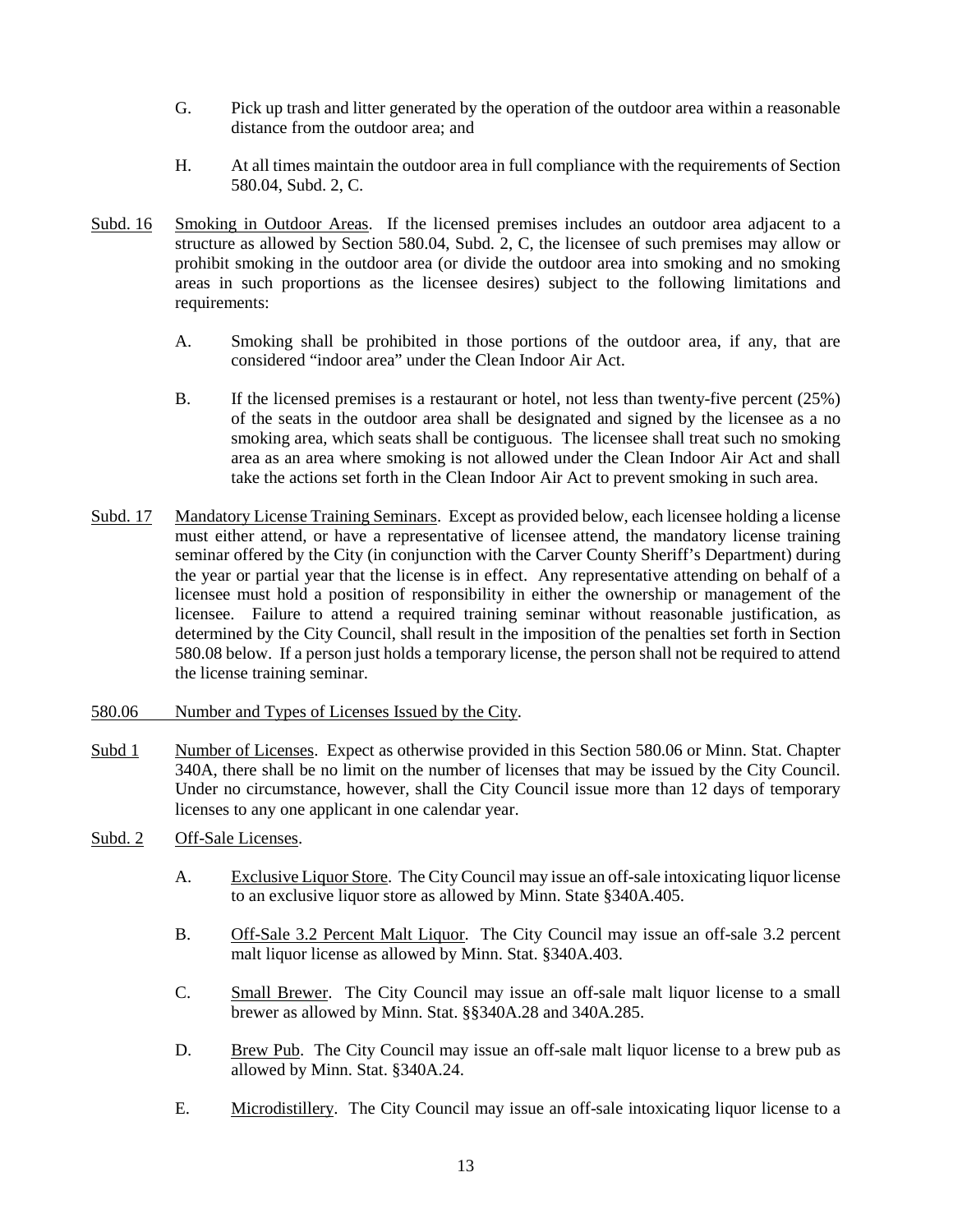## microdistillery as allowed by Minn. Stat. §340A.22.

## Subd. 3 On-Sale Licenses.

- A. Intoxicating Liquor. The City Council may issue intoxicating liquor licenses as allowed by Minn. Stat. §340A.404.
- B. Wine. The City Council may issue an on-sale license to sell wine as allowed by Minn. Stat. §340A.404. The holder of an on-sale wine license issued pursuant to this section who also holds a license to sell 3.2 percent malt liquors on-sale may also sell intoxicating malt liquors on-sale without an additional license.
- C. 3.2 Percent Malt Liquor. The City Council may issue on-sale 3.2 percent malt liquor licenses as allowed by Minn. Stat. Chapter 340A.403.
- D. Brew Pub. The City Council may issue a brew pub license as allowed by Minn. Stat. §340A.24.
- E. Brewer Taproom. The City Council may issue a brewer taproom license as allowed by Minn. Stat. §340A.26.
- F. Microdistillery Cocktail Room. The City Council may issue a microdistillery cocktail room license as allowed by Minn. Stat. §340A.22.
- G. Culinary Classes. The City Council may issue a limited on-sale intoxicating liquor license to a business establishment for culinary classes as allowed by Minn. Stat. §340A.4041.

#### Subd. 4 Temporary Licenses.

- A. Social Event Sponsored by a Club, Charity or Nonprofit. The City Council may issue a temporary on-sale license to sell intoxicating liquor to a club or to a charitable, religious, or nonprofit organization in connection with a social event sponsored by such organization as allowed by Minn. Stat. §340A.404.
- B. 3.2 Percent Malt Liquor Served by a Club, Charity or Nonprofit. The City Council may issue a temporary license to a club or to a charitable, religious, or non-profit organization for the on-sale of 3.2 percent malt liquor as allowed by Minn. Stat. §340A.403.
- C. Social Event Sponsored by a Small Brewer or Microdistillery. The City Council may issue a temporary on-sale intoxicating liquor license to a small brewer or microdistillery in connection with a social event sponsored by such entity as allowed by Minn. Stat. §340A.404.
- D. Farm Winery at a County Fair. The City Council may issue a temporary license to a farm winery for the on-sale of intoxicating liquor at a county fair as allowed by Minn. Stat. §340A.404.
- E. Wine Festival. The City Council may issue a temporary license for the on-sale and offsale of wine at a festival as allowed by Minn. Stat. 340A.4175.
- F. Wine Auction. The City Council may issue a temporary license for the off-sale of wine at an auction as allowed by Minn. Stat. §340A.405.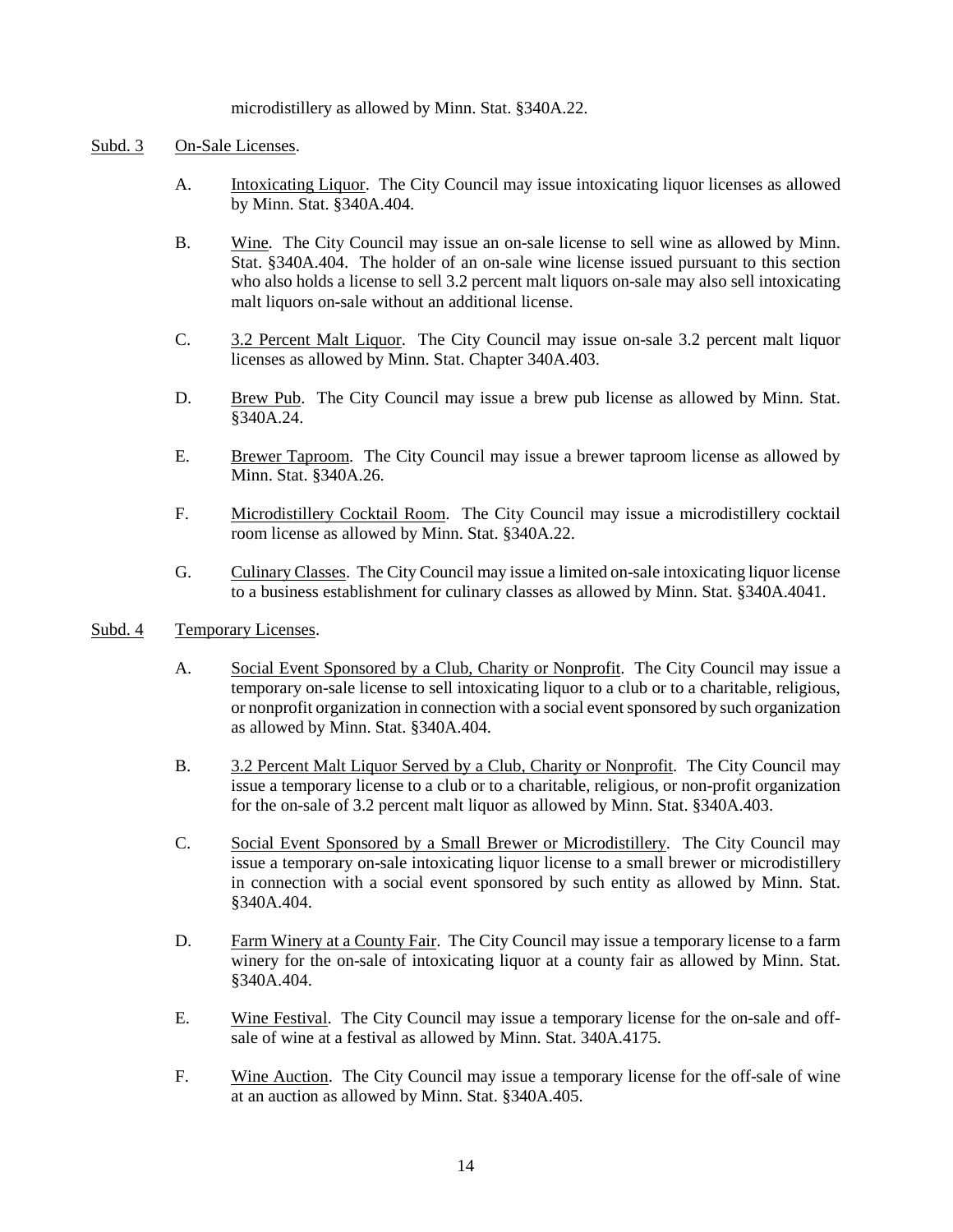- Subd. 5 Sunday Licenses. The City Council may issue licenses to sell intoxicating liquor on-sale on Sundays to a hotel, restaurant, club or bowling center as allowed by Minn. Stat. §340A.504, Subd. 3.
- 580.07 3.2 Bottle Clubs.

A "bottle club" is a club that is not otherwise licensed for the sale of intoxicating liquor that permits its members to bring and keep a personal supply of liquor in lockers assigned to such members. No business establishment or club that does not hold an on-sale intoxicating liquor license may directly or indirectly allow the consumption and display of alcoholic beverages or knowingly serve any liquid for the purpose of mixing with intoxicating liquor without first having obtained a permit from the Commissioner.

## 580.08 Presumptive Civil Penalties.

Subd. 1 Purpose. This section sets forth presumptive civil penalties for certain violations of this Chapter 580. Although the presumptive penalties are presumed to be appropriate for every case, the City Council may deviate and impose a different civil penalty in any individual case where the City Council finds substantial reasons make it appropriate to do so (e.g., a licensee's efforts to cooperate with the City or the Commissioner to prevent further sales of alcohol to persons under twenty-one (21) years of age at the licensed premises). When deviating from the presumptive civil penalties, the City Council shall provide written findings that support the penalty imposed. Nothing herein shall be interpreted as preventing the City from also prosecuting any violation of this Chapter 580 as a criminal violation pursuant to Section 580.10 below.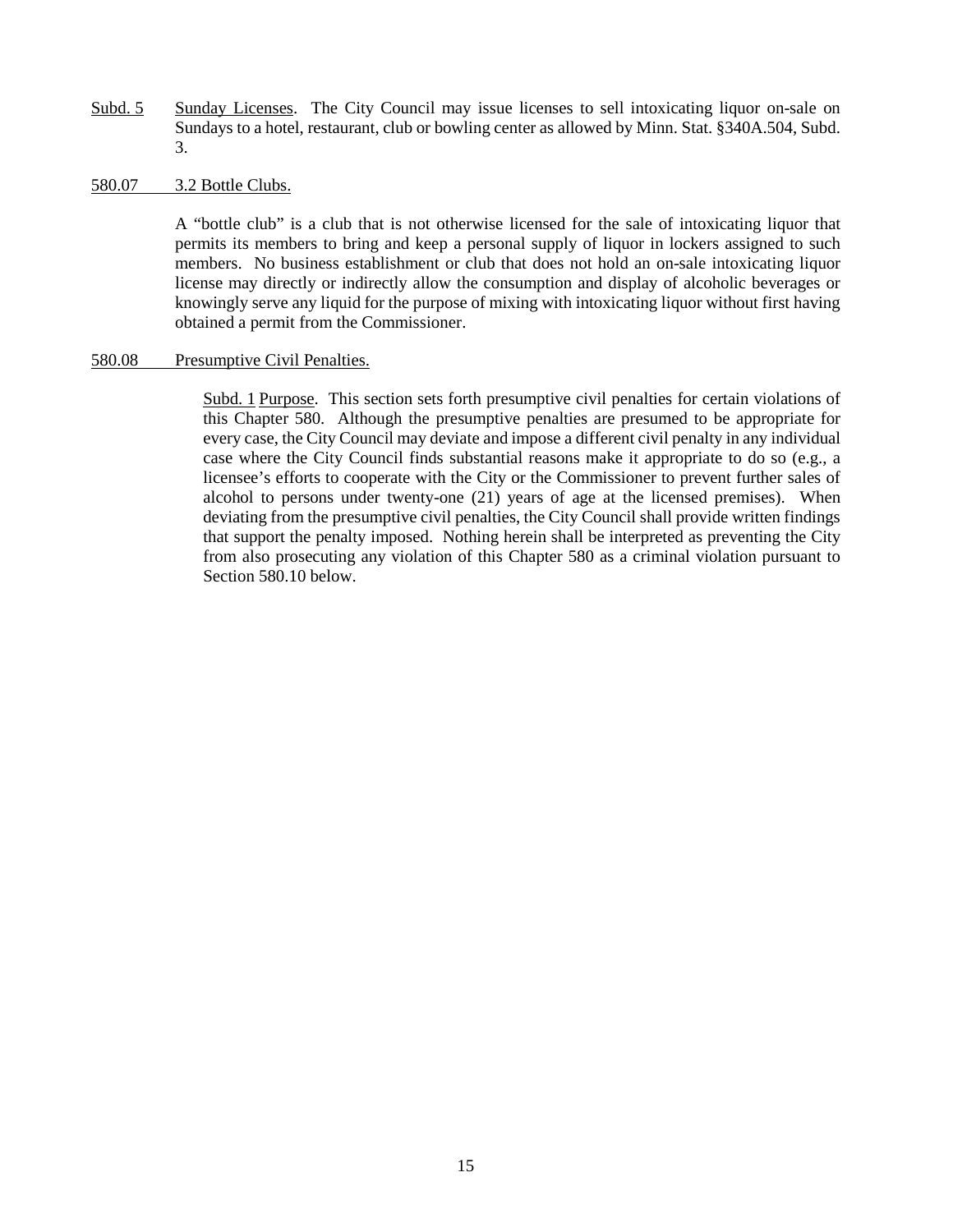# Subd. 2 Presumptive Civil Penalties for Violations. The presumptive penalties are as follows:

| Type I Violations                                                                                                                                                                                                                                                                             | Penalty                                                                                                                                                                                                                                                                                                                                                                      |
|-----------------------------------------------------------------------------------------------------------------------------------------------------------------------------------------------------------------------------------------------------------------------------------------------|------------------------------------------------------------------------------------------------------------------------------------------------------------------------------------------------------------------------------------------------------------------------------------------------------------------------------------------------------------------------------|
| Commission of a felony related to the<br>licensed activity<br>Sale of alcoholic beverages while license<br>is under suspension<br>Sale of intoxicating liquor where only<br>license is for 3.2 percent malt liquor                                                                            | License revoked                                                                                                                                                                                                                                                                                                                                                              |
| Type II Violations                                                                                                                                                                                                                                                                            | Penalty                                                                                                                                                                                                                                                                                                                                                                      |
| <b>Failure to comply with Financial</b><br>Responsibility                                                                                                                                                                                                                                     | License suspended for three (3) days, unless<br>the next penalty applies<br>License revoked if a second Type II Violation<br>occurs within twenty-four (24) months of a<br>previous Type II Violation.                                                                                                                                                                       |
| Type III Violations                                                                                                                                                                                                                                                                           | Penalty                                                                                                                                                                                                                                                                                                                                                                      |
| Refusal to allow City inspectors or the<br>Carver County Sheriff's Department<br>admission to inspect the premises                                                                                                                                                                            | License suspended for five (5) days, unless<br>the next penalty applies<br>License suspended for fifteen (15) days if a<br>second Type III Violation occurs within<br>twenty-four (24) months of a previous Type<br>III Violation, unless the next penalty applies<br>License revoked if three Type III Violations<br>occur within twenty-four (24) months of each<br>other. |
| <b>Type IV Violations</b>                                                                                                                                                                                                                                                                     | Penalty                                                                                                                                                                                                                                                                                                                                                                      |
| Sale of alcoholic beverages to a person<br>under twenty-one (21) years of age                                                                                                                                                                                                                 | \$200.00 penalty, unless the next penalty<br>applies                                                                                                                                                                                                                                                                                                                         |
| Sale of alcoholic beverages to obviously<br>intoxicated person<br>After hours sale of alcoholic beverages<br>After hours display or consumption of<br>alcoholic beverages<br>Illegal gambling on premises<br>Consumption of an alcoholic beverage by<br>a patron of a licensee outside of the | \$500.00 penalty if a second Type IV<br>Violation occurs within twenty-four (24)<br>months of a previous Type IV Violation,<br>unless the next penalty applies<br>License suspended for three $(3)$ days if three<br>Type IV Violations occur within twenty-four<br>(24) months of each other, unless the next<br>penalty applies                                            |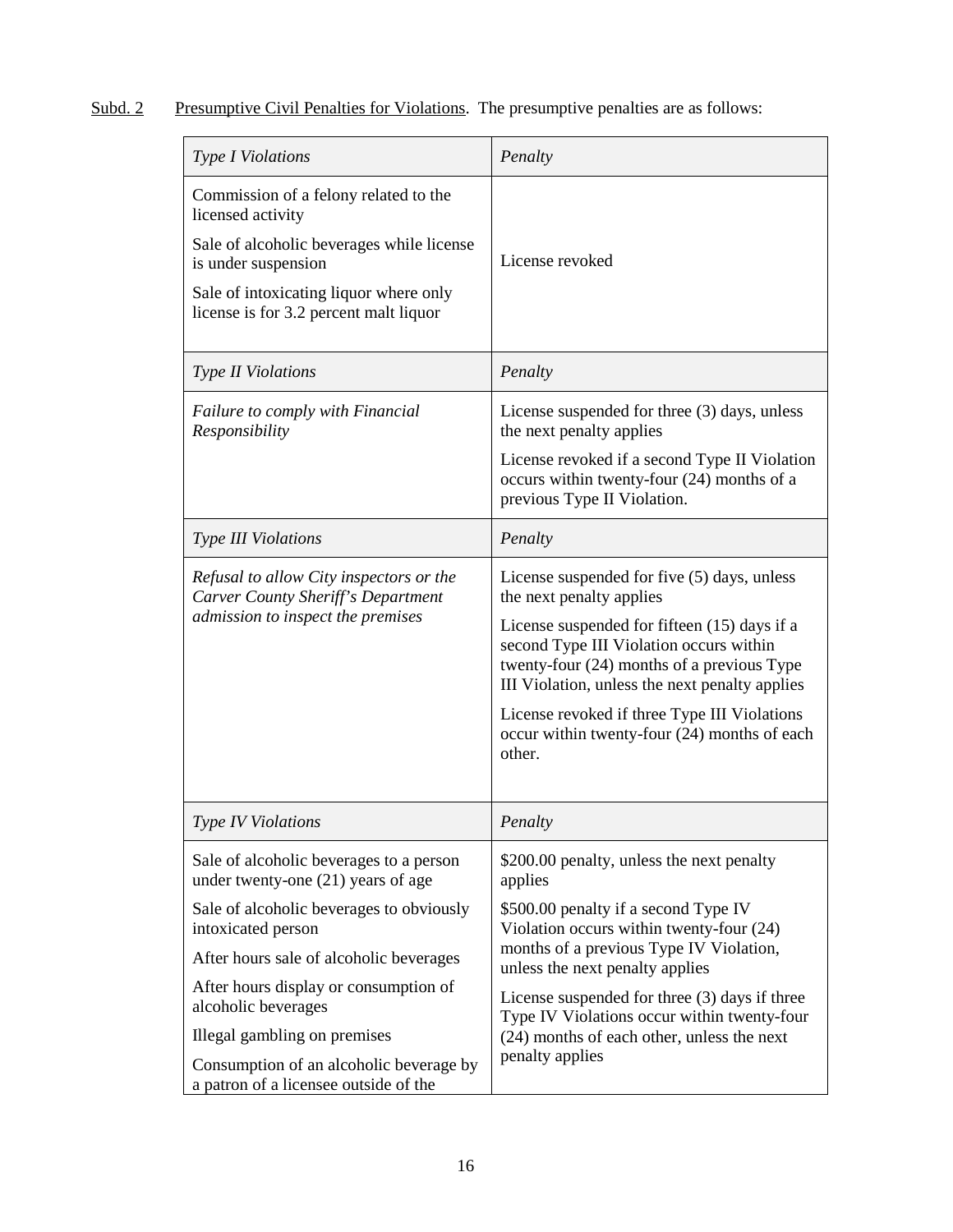| compact and contiguous premises<br>described in the licensee's license<br>Failure to attend mandatory license<br>training seminars | License revoked if four Type IV Violations<br>occur within twenty-four (24) months of each<br>other. |
|------------------------------------------------------------------------------------------------------------------------------------|------------------------------------------------------------------------------------------------------|
| <b>Type V Violations</b>                                                                                                           | Penalty                                                                                              |
| Failure to pay a license fee installment<br>payment on or before the date it is due                                                | Installment payments permanently prohibited                                                          |

Subd. 3 Payment of Monetary Penalties. Any monetary penalty imposed shall be due and payable, in full, on the tenth  $(10<sup>th</sup>)$  day after it is imposed by the City Council. Failure to pay any monetary penalty on or before the date it is due shall constitute another violation of the same type.

## 580.09 Right to a Hearing.

Any applicant who has been denied the issuance of a license or any licensee upon whom a civil penalty has been imposed may, upon written request to the City Clerk promptly made after the denial or imposition has occurred, request a hearing before the City Council to present evidence and to appeal the decision. Further, no suspension or revocation of a license shall take effect until the licensee has been afforded an opportunity for a hearing pursuant to Minn. Stat. §§14.57 to 14.70 of the Administrative Procedure Act, as amended.

#### 580.10 Criminal Penalties.

Any person who violates any provision of this Chapter 580 is guilty of a misdemeanor.

12/01/95

10/20/97 Ord. 481 Section 580.02, Add Subd. 6

05/03/99 Ord. 497 Amend Chapter 580 in Entirety 06/07/99 Ord. 500 Section 580.05, Subd. 1

06/16/03 Ord. 542 2 a.m. Closing Option

02/20/01 Ord. 527 Add Section 580.05, Subd. 11 01/03/04 Ord. 504 Section 580.02, Delete Subd. 1b 05/15/05 Ord. 562 Section 580.01 J; 580.03, 3; 580.04, 6

06/19/2006 Ord. 580 Add 580.03, Subd. 4 12/10/07 Ord. 593, Section 580.04 01/05/09 Ord. 613, Allow On-Sale Intoxicating Installment Payments 11/30/09 Ord. 624, Sect. 580.04, Subd. 1 Hours of Sale 08/01/2011 Ord. 651 adding farm winery 01/07/13 Ord 667, Amend Chapter 580 in Entirety 12/09/13 Ord. 674, Amend 580.04 C